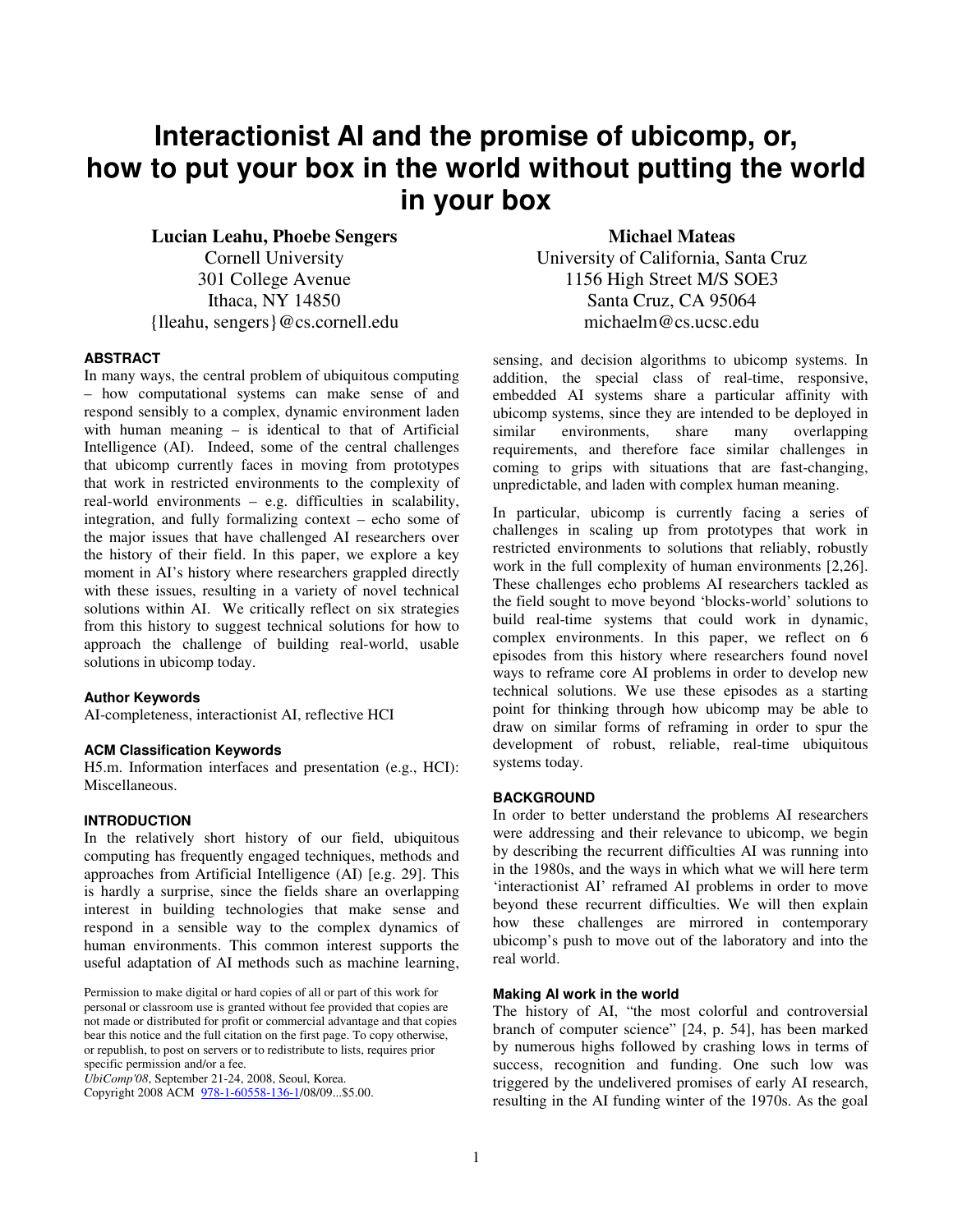of computational intelligence proved to be harder to achieve than initially expected, in the early 1980s, a number of focal areas of interest for AI began to crystallize. These areas targeted individual intelligent capabilities: knowledge representation, planning, computer vision, natural language understanding, machine learning, etc. In what later became known as classical AI, these problems were generally tackled by identifying real-world entities relevant to the problem, formally representing them using symbolic representations, and using rules and inference to manipulate said representations to derive answers [48]. Based on the principle of divide-and-conquer, progress was to be made through independent work on each of the competencies revealed through functional decomposition; these functional modules would eventually be combined into a complete intelligent system.

Although it had appeared that this divide-and-conquer strategy would allow for measurable, incremental improvements in AI algorithms that could eventually be merged into a single system, a number of problems emerged. First, attempts to provide technical solutions to each of these problems were often overwhelmed by the amount of contextual information and intelligence each seemed to require. Incorporating more contextual information in systems by way of symbolic representation did not seem to really solve the problem, since each addition to the model would trigger a chain of additional related entities that had to be accounted for. This proliferation of considerations the algorithms needed to address led to problems of scalability in terms of computational complexity [e.g. 16]. At the same time, AI researchers discovered the complexities of maintaining consistent and accurate world models even in simplified environments [17]. Finally, although research development in AI was organized around modular functionalities, when attempts were made to combine these functionalities it was found that integration was less a matter of plug-and-play than a substantial technical achievement on its own [46].

Given the fast successes claimed by early AI in demonstrating advanced problem solving capabilities, sometimes beyond human level (e.g. playing chess), these difficulties came as a surprise. Particularly so, as some of the subproblems researchers hoped to address – such as vision or natural language understanding – are easy, even effortless for humans, yet proved to be very hard for computers. Realization gradually dawned that these functional modules were intertwined, each requiring others in order to work. As a consequence, such problems were sometimes termed *AI-complete* problems to suggest that a solution to these problems would presuppose a solution to the general problem of intelligence [33]. The notion of AIcompleteness suggests that it will be very difficult, if not impossible, to develop complete, robust, and general solutions to AI-complete problems – i.e., that the challenges AI had taken on were hopeless by conventional methods.

The problems of AI-completeness became particularly obvious and challenging in the area of autonomous agents, i.e. software and robotic systems that are intended to correspond to a complete (though perhaps simplistic) animal, person, or character. By necessity, agents require functional integration. In light of the growing complexities faced by tackling AI-complete problems head on, a number of alternative approaches arose in this area to work around issues pertaining to AI-completeness, such as behaviorbased AI, situated action, and believable agents. These researchers developed specific technical strategies to circumvent AI-completeness by focusing on solutions that worked in specific, situated contexts rather than solving the general problem of intelligence (this work was informed in part by Lucy Suchman's critiques of the limitations of planning algorithms, which are also well-known in HCI [44]). Because, as we will describe below, these researchers saw themselves as providing concrete, technically feasible approaches for supporting real-time, intelligent interaction with a changing environment, we will refer to these approaches as *interactionist AI*. Interactionist AI questions the assumptions of generality, rationality, and complete and correct world models underlying classical AI, focusing instead on embedding autonomous systems within specific, real-world contexts. Our goal in this paper is to reflect on the technical strategies developed by interactionist AI researchers in order to identify tactics that may be useful for ubicomp today.

For the purposes of this paper, interactionist AI is understood as historically appearing in two waves. The first wave was concerned with constructing autonomous agents, primarily robots that operate robustly in real-world environments. These first-wave systems were generally not concerned with human interpretation of the agent, but rather with robust and fault-tolerant performance in a complex environment. The second wave was, and is, concerned explicitly with human interpretation of and interaction with autonomous agents, with a focus on effective communication between agent and human. This was a natural evolution of interactionist AI as humans became part of the environment in which the autonomous agent should operate.

Both waves of interactionist AI make use of contextspecific regularities in the environment to avoid AIcompleteness. For example, first-wave systems avoid the need for a complete and correct theory of the physical world by leveraging assumptions and dynamical regularities of the environment to directly select actions based on sensor values. Similarly, second-wave systems avoid the need for a complete and correct theory of human communication (semantics, pragmatics, mental state), by leveraging extra-system knowledge in the minds of human participants in a specific context of interaction.

In the next section, we will describe why these lessons of interactionist AI might be particularly pertinent for the challenges ubicomp currently faces.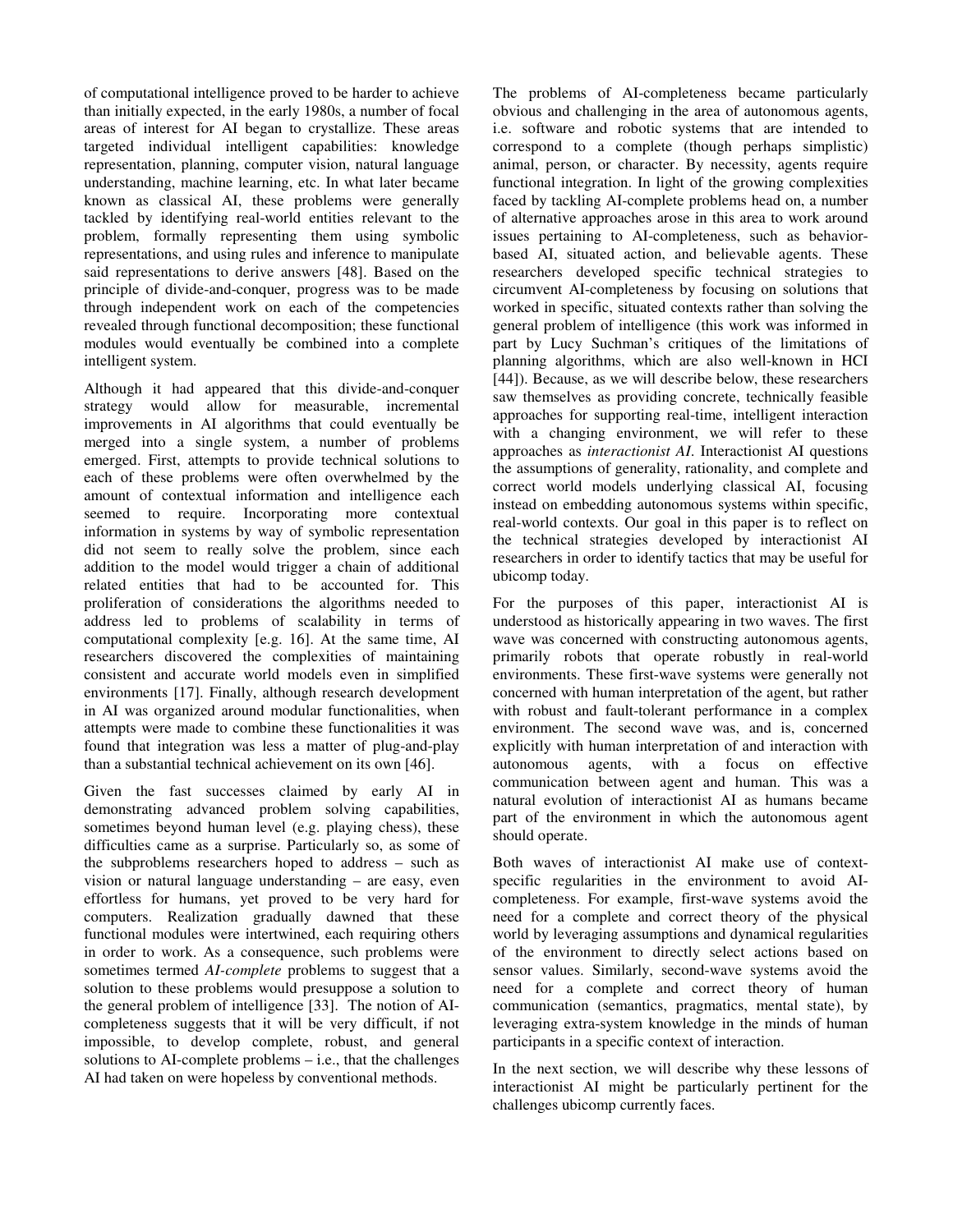#### **From AI to Ubicomp**

The central insight that drove technical solutions in interactionist AI was that in moving from small-scale, partial prototypes to complete systems that could work in the real world, it can be helpful to circumvent the problem of developing full-scope, human-scale intelligence by taking advantage of the situated properties of the context of use in the technical design of the system. Because ubicomp is now facing a similar challenge to scale up from experimental components tested in controlled conditions to robust, reliable, integrated, real-world systems, there is a real potential for the solutions that proved useful for autonomous agents to map to ubicomp.

First-wave interactionist AI focused on the following three challenges: responding to dynamically changing environments, graceful degradation of behavior in the face of unexpected environmental conditions, and balancing several, often conflicting goals. This requires that agents be robust to noisy, faulty and inconsistent sensor values, provide sensible functionality even when the environment changes unexpectedly or components fail, and solve the action-selection problem in such a way as to accomplish internal goals while remaining reactive to the environment. Ubicomp systems today face similar challenges with respect to sensing [e.g. 2,26], robust and reliable operation in unexpected real-world conditions [e.g. 50,21], and realtime, flexible juggling of competing goals [e.g. 2,43,19].

Second-wave interactionist AI focuses on the following three challenges: incorporating explicit interaction with humans as part of the environment (human-in-the loop), explicitly communicating agent (system) state in a manner actionable by humans, and participating in rich social and cultural contexts. This requires that agents leverage dynamical regularities in individual and group behavior, match internal state complexity and external representation complexity, often taking advantage of representation strategies from the expressive arts, and manipulate and reference cultural codes whose full meaning is strictly greater than that represented within the system. Ubicomp systems today face similar challenges with respect to human behavioral regularities [e.g.12], expressive representation [e.g. 14], and social and cultural embedding [e.g. 45, 51]. From this description, it should be clear that the challenges and goals of interactionist AI are strikingly similar to those facing ubicomp today; and, therefore, technical solutions developed by interactionist AI researchers may prove to have relevance to these contemporary challenges. Yet if this is the case, given the existing interchanges between AI and ubicomp, why haven't these solutions already been explored? The simple answer is because interactionist AI is not currently a central theme in AI, and thus is not very visible or accessible to the ubicomp researcher.

Though first-wave interactionist AI had some clear victories in developing new forms of real-time, responsive systems, the approaches did not scale to more complex agents with higher-level cognitive competencies. The ideological and technological battle between traditional and first-wave interactionist AI resulted essentially in a draw; neither side really attempted to scale outside their comfort zone, with symbolic partisans staying safely away from real-time responsiveness and noisy sensors, and interactionist partisans staying safely away from longerterm planning, complex inference, and natural language interaction. Robotics settled into a standard three-tier architecture, which combines interactionist and symbolic methods; interactionist methods handle real-time execution (the bottom two tiers) and symbolic methods handle longterm planning (the top tier). Though this state of détente has been productive for robotics (though integration issues remain, often limiting the useful generativity possible in the symbolic reasoning layer), by effectively ending the conversation, it has made interactionist AI's insights into technical and design strategies less visible.

Second-wave interactionist AI is still in its youth, with a small but growing number of active researchers contributing to the field. But the influence of this body of work tends to be restricted to smaller, specialized conferences, such as AI and Interactive Digital Entertainment, Intelligent Virtual Agents, and Human-Robot Interaction, rather than being visible within AI as a whole. Thus the focus on AI as a method of communication and means for structuring audience experience, while commonplace within, for example, the game AI community, is not very accessible to the ubicomp researcher.

Reflecting on the insights of interactionist AI holds value for ubicomp for the following reasons. First, although interactionist AI may not be the route to full, autonomous intelligence, its ability to generate systems of many, distributed, autonomous, robust and responsive components that communicate through the environment is directly relevant to Weiser's vision of ubiquitous computing [49]. Second, while interactionist AI's critiques of classical approaches are no longer as relevant in AI (having been absorbed into the background), they remain relevant in ubicomp because ubicomp's existing approaches towards system design and representation often resemble those of classical AI. For example, emphasis in our field, as in classical AI, is placed on incorporating systematic representations of external entities that are pertinent to the system's functionality into the system. In ubicomp, such representations revolve around users' identity, activity, location, and indeed harder to define notions, such as context [2,18,20]. As we will demonstrate below, the similarity between these representational approaches may support relatively straightforward adaptation of interactionist AI solutions to the problems of ubicomp.

Before moving on, we would like to comment briefly on the statistical revolution in AI. Machine learning (ML) has become a major approach within AI; by enabling statistical reasoning over large datasets, ML has circumvented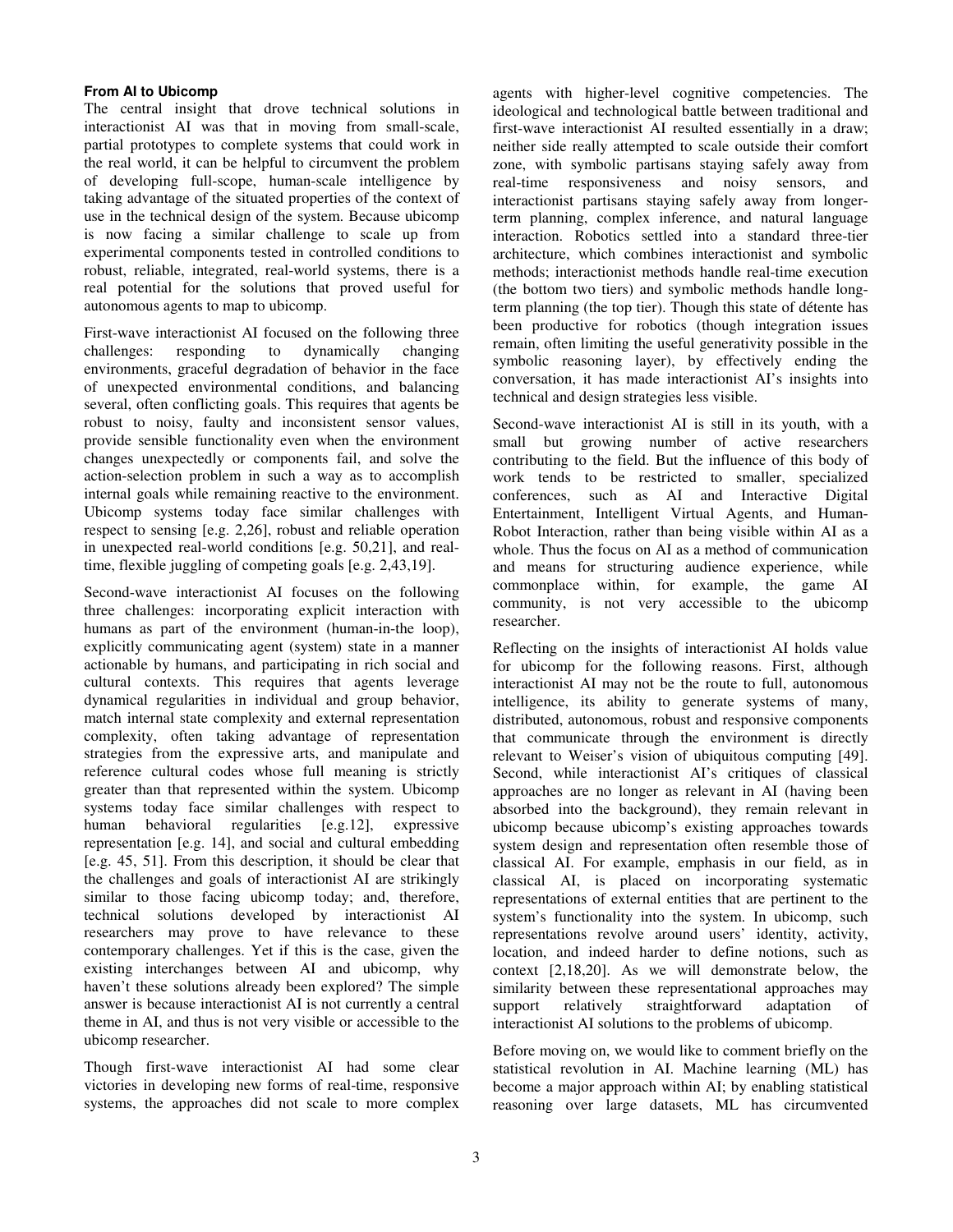knowledge engineering bottlenecks that plagued classical AI. However, ML is not an approach for building complete agents, but rather provides statistical solutions for specific competencies (ML's application to activity recognition is particularly relevant in a ubicomp context). Interactionist AI, in contrast, provides strategies for building complete, integrated agents, which is why we focus on interactionist AI in this paper.

#### **SIX STRATEGIES**

As we began to explore in the previous section, interactionist AI approaches arose in reaction to recurring difficulties in extending formal, symbolic approaches to real-world, embedded systems. It sought to create systems that appeared to be intelligent, without running into the problems associate with AI-completeness. In this section, we reflect on six technical strategies developed in interactionist AI. In each case, we will describe why and how the strategy was developed, then reflect on how that strategy could be usefully adapted for the development of ubiquitous computing technologies. Strategies one through three are drawn from first-wave interactionism, strategies four through six from second-wave interactionism.

#### **Strategy #1: Tightly integrate sensing and action in complete working systems**

The first strategy we will explore was developed in the field of robotics and addressed the issues that emerge in integrating the functional components of intelligence in real-world, embodied systems. Traditionally [e.g. 37], a mobile robot's control system is decomposed into function modules such as perception (sensing), modeling (mapping sensor input to a representation of the world), planning, task execution and motor control. This *functional decomposition* involves a chain of modules, each of which solves a subproblem and passes the result along to the next module, eventually performing a motor action.

In this setting, even a very minimal working system requires that an instance of each module must be realized and that all modules must fit together. It becomes clear that in the event of faulty functionality of one of the components, the robustness of the entire system is compromised. Furthermore, alterations within a single module are limited to either 1) keeping the interface to the neighboring modules unchanged or 2) modifying the interface, which translates into propagating the changes along the module chain. As such, common maintenance operations, such as debugging and optimization, as well as ordinary upgrades like adding new sensors or responding to conflicting goals by changing the control unit (usually located in the planning module) may result in costly and time consuming changes in the entire system architecture.

In light of these difficulties, roboticist Rodney Brooks proposed an alternative called *behavioral decomposition* [9]. Instead of breaking up the problem of robotic action into functional, modular subproblems, behavioral decomposition relies on an incremental method that stacks

increasingly complex layers of behavior on top of each other. Each layer links perception to action and is responsible for a certain behavior: low level layers implement basic behaviors (e.g. avoid obstacles), while higher levels provide more complex ones (e.g. build maps of the environment and compute paths). Higher levels subsume the behavior of lower levels, while the lower levels do not know about the existence of the higher layers. Once a level is completed it is never altered: introducing new behaviors is achieved by simply adding another layer of functionality on top.

Genghis, a six-legged walking robot, exemplifies the potential of this approach [9]. Genghis integrates a large number of sensors and actuators, achieving a rich array of behaviors from basic ones such as standing-up and walking to complex actions such as following people. Genghis has no perception module and therefore does not engage in sensor fusion; instead, programmers manage conflicts between sensors only when the inconsistencies are relevant to the current behavioral situation. The robot (along with others built by Brooks' group) represents a technical proof that complex behavior can be achieved by way of many independent simple behaviors, with little or no central coordination.

## Consequences for Ubicomp

Turning our attention back to ubiquitous computing, we see a similar challenge to build systems that integrate components reliably in complex real-world contexts, and a similar opportunity to build up system functionality incrementally in order to assure that experimental components actually function usefully in integrated systems.

The functional decomposition, which turned out to be problematic for integration, continues to structure much ubicomp research. For example, in context-aware systems, a common development approach explicitly separates sensing from the core of the application and aims to develop it as a stand-alone application regardless of context of use [18,27]. Instead, Brook's work suggests explicitly structuring system architecture to reflect the intricate relationship between sensing and acting. Approaches that fundamentally rely on a deep coupling between sensing and acting represent viable alternatives for ubicomp systems in which 1) sensor fusion cannot be decoupled from the situation of use, i.e. the relevance of the sensor readings cannot be established a priori and/or may become obvious only in light of the specific, current situation of use and 2) conflicting sensor readings do not necessarily lead to different actions. By tying sensing and action together as Brooks suggest, we may be able to address technically Dourish's critique that context and action in ubicomp should be more tightly intertwined [20].

Perhaps the most significant lesson from Brooks' work is that **early component integration**, irrespective of the approach taken, can uncover opportunities as well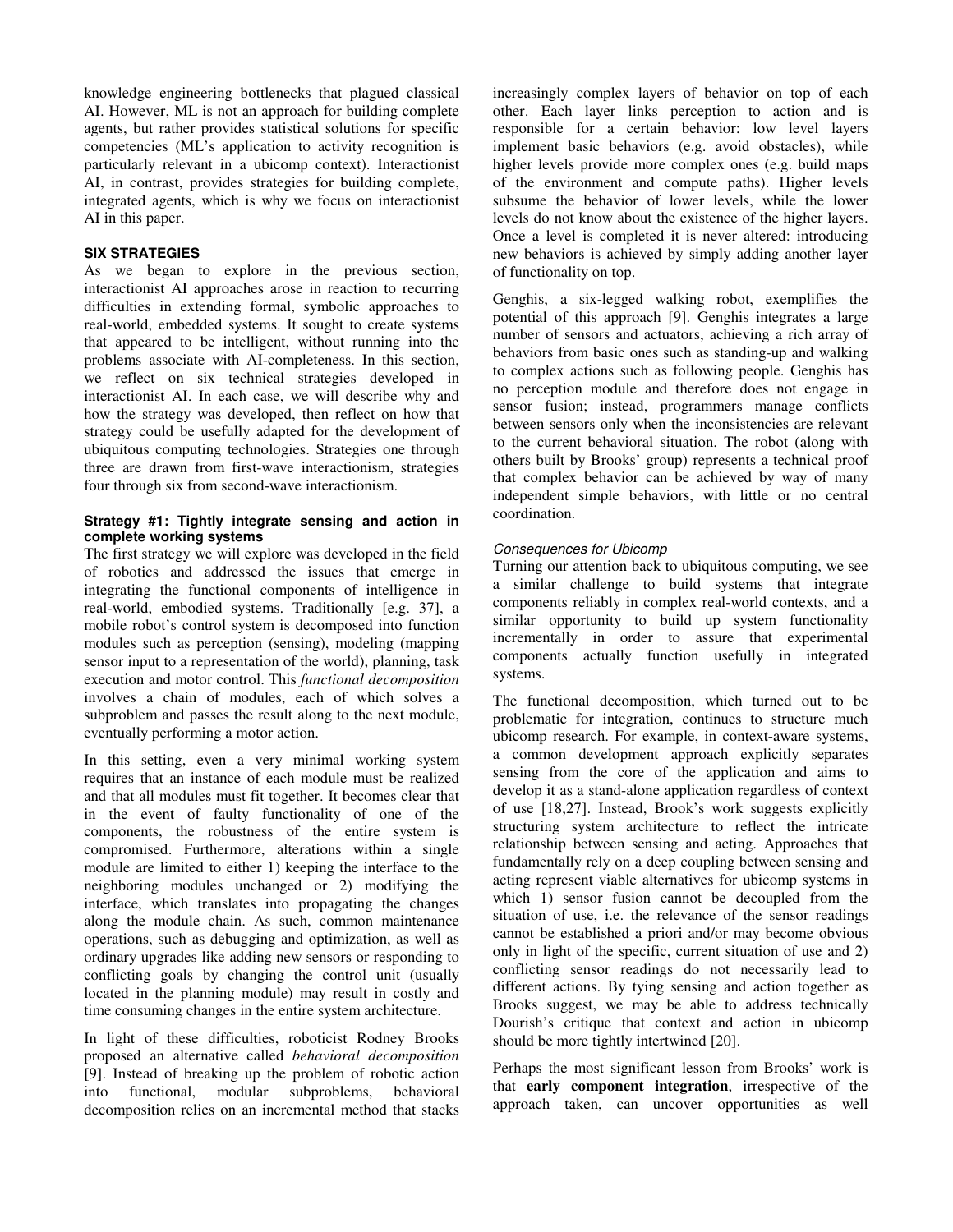constraints that would otherwise go unnoticed. Specifically, it could help focus the system development by highlighting the sine qua non technical requirements, as opposed to getting slowed down by what we might ideally want, but is secondary to the bare functionality of the system. Interactionist strategies allow applications to grow organically (a frequent requirement for ubicomp system development [1]) by incrementally upgrading with new, more complex functionality without altering existing functionality.

One example of an ubicomp system that implicitly embodies such an orientation towards system design is ButterflyNet, a capture and access mobile system designed for biology fieldwork [52]. Rather than focusing on developing individual cutting-edge functionality, the designers created a fully functioning application by combining off-the-shelf, heterogeneous devices - a digital camera, and a digital handheld pen system. They designed its architecture to be easily extendable e.g. to support adding new sensors. It is quite robust and offers graceful degradation; paper notes are automatically digitized by the pen system, but in case of errors the user still has the paper version.

#### **Strategy #2: Sense rather than represent**

Both classical AI and ubicomp rely heavily on explicit, formal models of the world as well as on manipulating symbols corresponding to entities in the world in order to understand the environment and derive results that are meaningful in the context of use. In AI, this approach has proven to be quite cumbersome as it may require large amounts of storage, internal models must be continuously kept up to date (the frame problem is a classic problem in this regard [e.g. 22]) and inference can be computationally costly, all of which are problematic even in simplified environments [17].

In response to the challenges inherent in building and maintaining accurate world models, Brooks suggested a radical solution: abandon the use of sophisticated world models and instead use sensing to extract the minimum information required to drive behavior. This is in some sense a corollary of the first strategy, in that tight coupling of sensing and action is at odds with maintaining a complete world model. However, as a strategy, it is useful to pull out separately as it refocuses system designers to consider what world state can be directly exploited without modeling.

Herbert is an example of a fairly sophisticated robot built by Brooks' group that was able to engage in complex behavior such as walking around busy offices, identifying and picking up empty soda cans. It accomplished this with no internal model of the office space and no internal communication between behavior layers. Instead, Herbert, following the dictum "the world is its own best model" [10, p.5], relied solely on its sensors to continuously sense and react to the environment by following simple, opportunistic

rules (e.g. if a soda can is detected, move towards it). By relying on regularities in the world, Herbert demonstrates that real-world systems can avoid using explicit internal representations, and thus avoid the difficulties involved in maintaining such representations so that they remain true [11].

## Consequences for Ubicomp

The challenges posed by representation are of relevance for ubicomp, in light of significant efforts to model context [e.g. 2,18] and critiques of their intrinsic limitations [e.g. 40,20]. World models are also becoming popular in ubicomp in an attempt to build more powerful ubicomp systems [e.g. 25]. The issues explored by interactionist AI researchers suggest there are serious technical limitations to the goal of building complex, reliable, and dynamically relevant world models. The Brooksian rule-of-thumb – limit representation, sense instead – suggests that it might in fact be easier to achieve complex, useful behavior without building and reasoning about internal representations of context. Systems such as Herbert demonstrate that apparently intelligent, and useful, behavior can be achieved without the system having a formal or explicit understanding of what it is doing.

## **Strategy #3: Develop ad-hoc, situated representations**

There are limitations to the complexity of systems that can be built if designers literally eliminate *all* internal representation. As interactionists reached these limitations, they began developing strategies for re-introducing representation without re-introducing all the problems of maintaining complete, correct and coherent world models.

One such alternative representation strategy is David Chapman and Phil Agre's *deictic representation* developed in their work on reactive planning [4]. Agre and Chapman developed a computer program controlling Pengi, a penguin that plays the computer game Pengo. The game takes place in an ice blocks maze inhabited by killer bees. As is typical for interactionist AI applications, this environment is highly dynamic: the bees and some of the ice blocks are constantly moving, ice blocks can be pushed by either Pengi or the bees, where pushing an ice block causes it to slide in the direction it was pushed until it hits another ice block. In order to win, Pengi must avoid being killed by bees or ice blocks, and kill all the bees by crushing them using ice blocks. Although the setting is fairly simple, the bees behavior is randomized, therefore Pengi's environment is constantly changing, often in unpredictable ways.

Pengi managed to play "a pretty decent game of Pengo. In its present state it is a little better than I am, which is to say that it wins from time to time and usually puts up a good fight" [3, p.265]. What is remarkable about Pengi is that the complex behavior it exhibits is accomplished without maintaining a complete, coherent world model. Such a world model would typically represent the entities that appear in Pengi's environment (the bees, the ice blocks and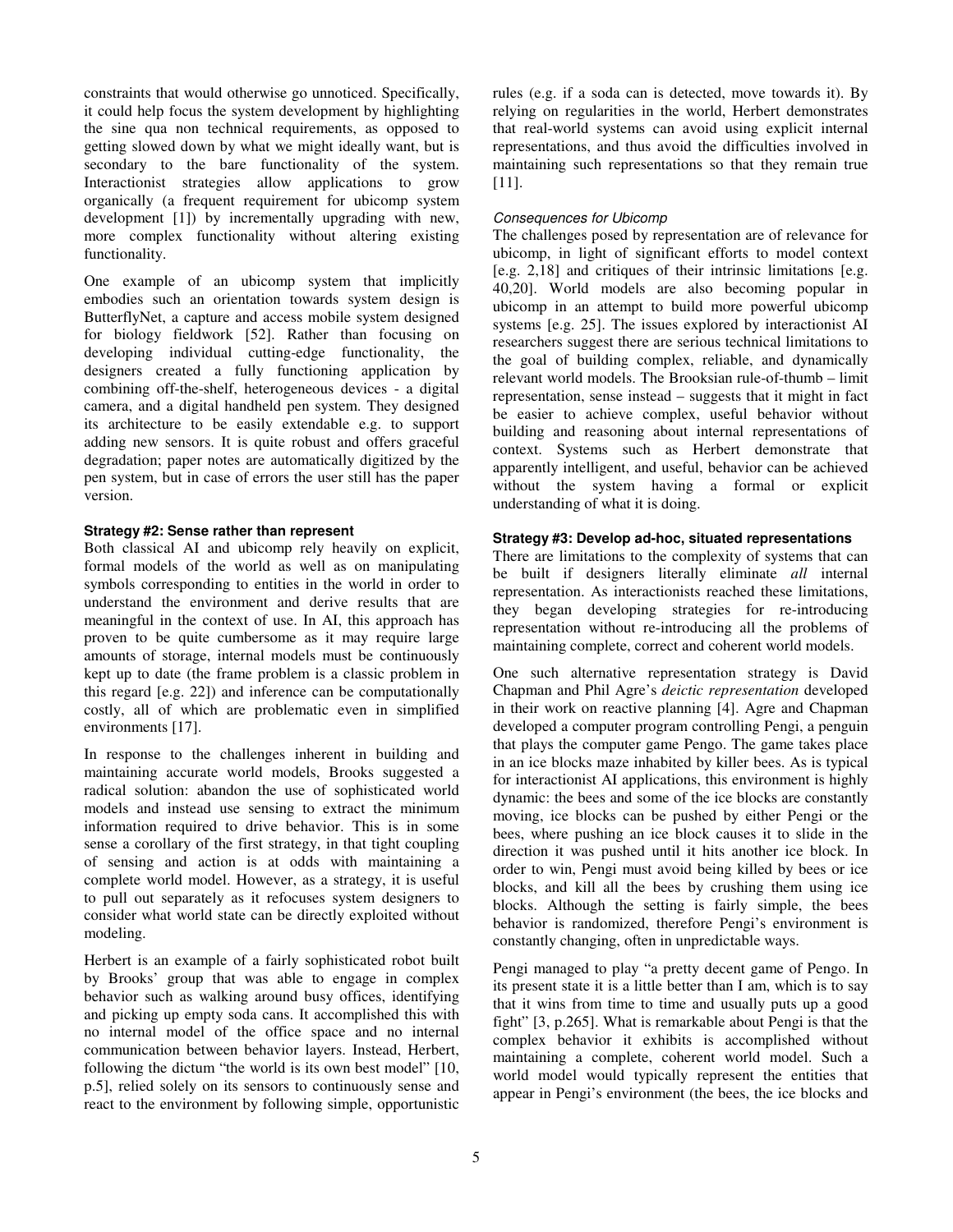Pengi itself) using explicit, objective representations, e.g. *bee#1* to keep track of the location of a particular bee. In contrast, deictic representations are defined in terms of the agent's situation (location, scope, etc.) and the roles entities might play with respect to the agent's activity. For example, *the-bee-I-am-attacking*, as the name suggests, represents the bee Pengi is currently attacking. At different points in time, *any* of the bees in the game may 'become' this bee. In other words, Pengi only keeps track of the entities relevant to his current actions, relying on the fact that the individual identity of these entities does not matter. This deictic approach saves Pengi a lot of unnecessary computation and potential sources of error: as the world changes, only representations of parts of the world *currently* relevant to Pengi's actions are tracked and updated.

Deictic representation is informed by the realization that much of our interaction with the environment is guided by regularities in the world: e.g. we use cups to drink from, forks to eat with, etc. As such, the identities of cups, forks, etc. become irrelevant. Therefore, deictic representation does not designate unique entities in the world, but rather a role that a certain kind of entity can play. Different entities can play this role at different times, but the system will treat them the same way. As a consequence, the representation is not objective, in the sense that it is defined relative to the system's needs and interests rather than the identities of real-world entities. With deictic representation, a system only represents different entities to the extent that they fill roles that have behavioral consequences for the system.

Another example of an ad-hoc approach to representation was realized in Loyall and Bates's Hap agent architecture [31], which supports real-time, reactive behavior. A Hap agent is divided into a collection of behaviors, each of which integrates sensing and action in a similar manner to that suggested by Brooks, but which can also optionally query and update symbolic representations. The Hap architecture is designed to allow programmer-scripted behavior, similar to Pengi's control structure, to be flexibly interleaved with optional stretches of reasoned behavior which somewhat resemble plans. Like Pengi, the Hap agent architecture is explicitly designed to only require its programmers to specify, store, maintain and reason with symbolic representations to the extent that they are explicitly required by any individual behavior. Unlike Pengi, these representations can be stored and maintained over time as needed; so Hap agents can know where they are over the course of an interaction, or, in later architectures developed from Hap [41,35], can explicitly reflect on their own behavior. Unlike classical AI architectures, they do not need to do so consistently and coherently across their entire structure; they only need to do so to the extent specifically useful for the situation and behavior they find themselves in.

#### Consequences for Ubicomp

Alternative approaches to non-systematic representation support more complex functionality than nonrepresentational approaches (like strategies 1 and 2), without introducing the complexities of complete, objective world models. For example, deictic representations could be used in a smart home to represent roles that specific household objects such as forks and chairs play in specific behavioral contexts, rather than attempting to represent the individual identifies of objects, and the "total context" of the home. Even when using more traditional forms of symbolic representation, Hap demonstrates that designers can reduce the complexity of building real-world working systems by dropping the requirement that representations must be complete, coherent and consistent.

## **Strategy #4: Design for human-in-the-loop dynamics**

With strategy 4, we start mining insights from second-wave interactionist AI. Where first-wave interactionists focused on robust behavior in complex environments, second-wave interactionists focus on human interpretation of and interaction with autonomous systems. A recurring theme of first-wave interactionist AI was to design systems to take advantage of structural regularities of the physical environments into which they were deployed. In a move reminiscent of Simon's ant [42], this bootstrapping on the dynamics of the world allowed the internal code of the system to be simplified while maintaining complexity of observable behavior. Second-wave interactionists built on this work by bootstrapping on the behavioral regularities of human beings.

One example of such work is Kismet, a sociable, humanoid robot, developed by Cynthia Breazeal and her collaborators at MIT [8]. Kismet engages people in face-to-face interaction and gives, reads and learns social cues such as gaze, eye movement, posture, gesture, etc. much as human babies do. Serendipitous interactions with Kismet highlight the role people's interactions play in bootstrapping system behavior. One such interaction was caused by limitations of the cameras that were part of Kismet's vision system, which required that the person interacting with the robot be located within a certain range from the cameras. If the person came too close, the robot would suddenly move back so that the distance would fall within the range again. This sudden movement was often interpreted as an invasion of Kismet's 'private space' and would cause the person to retreat as well. Similarly, if an object was too far, Kismet would crane his neck towards the object to get a better view. A human observer would read interest in Kismet's action and would usually bring the object closer.

## Consequences for Ubicomp

These episodes show how complex interactions with responsive systems may develop not only from the internal code of the system but also from the dynamics that occur when that code interacts with users who interpret, respond to, and trigger new behavior in the system. Given that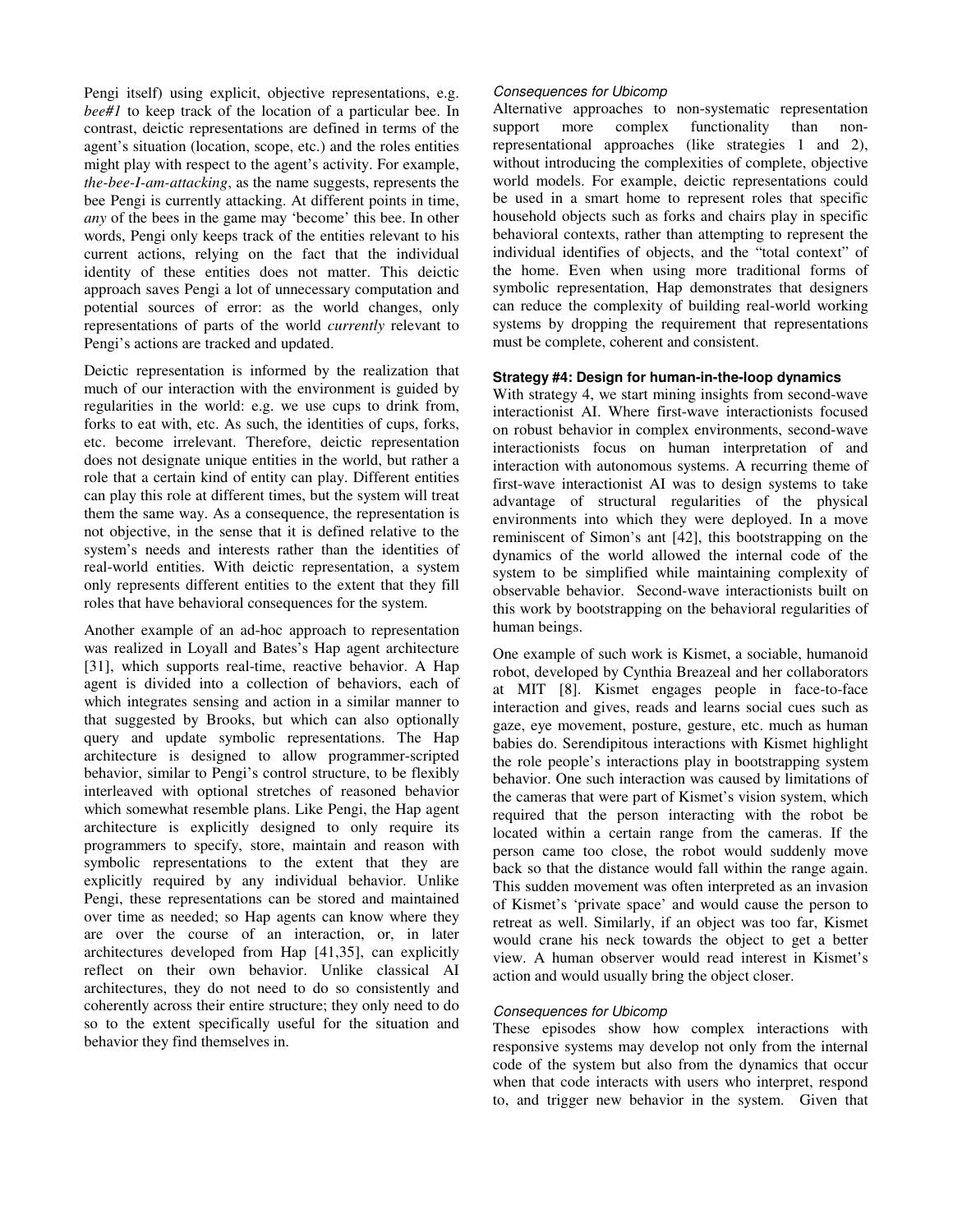ubicomp systems are always directed towards human users, they could capitalize on the fact that simple mechanisms, when coupled with user behavior, can achieve complex design goals.

For example, Kristina Höök's group has developed emotional sensing interfaces for mobile devices based on the notion of the affective loop [28]. The idea behind the affective loop is that the problem of sensing users' emotions can be reframed if the gestures the user must use to express an emotion tend to reinforce that emotion (e.g. vigorous shaking to express excitement). By having the sensed modality reinforce the expressed emotion, users are more likely to actually feel the emotion that they are expressing. Such systems can support explicit reflection on emotion and richer experiences of emotional communication – even in cases where the system itself has limited-to-no understanding of the emotions involved.

## **Strategy #5: Leverage socio-cultural knowledge**

Historically, the approach of complete world modeling grew out of AI research performed in micro-worlds, such as the classic blocks world, in which it was possible to explicitly represent the entire world, given that the microworld had been purposefully simplified and circumscribed just so as to make this possible. Attempts to apply microworld approaches to real-world systems lead to the difficulties and interactionist responses described above. The strategies above are all approaches for eliminating or limiting the use of internal representations of the world. Another response is to engage in more complex and complete micro-world modeling, but to carefully align the internal micro-world maintained by the system with rich social and cultural knowledge possessed by human participants, in such a way that the system can participate in contexts much richer than it is literally representing and reasoning about. In other words, we can separate the use of complex, extensive representation from the idea that representations must exist in a one-to-one correspondence to the outside world. Instead, representations can participate in external, human meaning systems whose complexity is *not* fully captured internally by the system. This is the strategy of building micro-worlds with cultural significance.

First-wave interactionism served as a useful corrective within AI, and pragmatically, opened up new technical strategies for building robust, real-world systems. However, in its ideological formulation, the first-wave has sometimes argued the un-nuanced position that "symbols are bad, behavior is good." It is perfectly possible, however, to use complex, formal representational methods from classical AI in richly interactive, real-world systems. As Mateas has argued, interactionism does not, of necessity, have to commit to specific technical approaches; the difference, rather, is in how those representations are incorporated into system design [34].

For example, Steffi Domike, Michael Mateas, and Paul Vanouse's *Terminal Time* [36] is an AI system that generates ideologically-biased historical documentaries of the last millennium in real-time based on audience feedback. The system asks questions of the audience to determine their apparent ideological bias, and then generates a half-hour historical documentary which reflects this bias. At first, the system's spin on history is gentle, creating a story which feels comfortable to an audience's preconceptions; but gradually the system ramps up the spin, making the audience's ideological orientation uncomfortably apparent.

*Terminal Time* uses complex, formal models to represent and reason about historical events, using planning algorithms to construct historical documentaries derived from Carbonell's classic work on ideologically-biased reasoning [15]. As such, it is subject to the critiques of planning and formal models promoted by researchers like Brooks – notably, that it imposes an a priori framework on the world rather than responding flexibly and intelligently to actual events. Yet these properties are precisely what make the system work, since the system is not intended to tell the full truth of the last millennium but present extreme views onto it. The design of *Terminal Time* avoids the trap of AI-completeness by explicitly acknowledging that the system is not intended to give one, true perspective on the world but instead an idiosyncratic, yet useful one. The full rhetorical import of the histories generated by *Terminal Time* are not completely represented in an internal model; rather, the internal model provides just enough structural scaffolding to usefully manipulate external symbols such as visual imagery, music, and generated narrative track, the full human meaning of which the system is unaware of. Thus, symbolically represented micro-worlds can serve as systems of authorship, a mechanism for structuring human experiences, where the richness of the experience lies in the heads of people, not the system.

## Consequences for Ubicomp

A similar strategy can be applied in ubiquitous computing if we shift focus from building systems that behave in absolutely correct ways to constructing ones that explicitly maintain an alien, but nevertheless useful perspective; Mateas terms this strategy *alien presence* [39]. When using alien presence as a design strategy, *it is no longer necessary for a system to fully understand the domain of human activity which it is addressing in the way humans would*, since it is intended to be apparent to users that the system has its own forms of understanding. For example, Mateas and Böhlen's interactive sculpture Office Plant #1 [13] is a robotic office plant that changes shape based on its current reading of the social and emotional content of its users' email. Its output is enigmatic and ambiguous; its changing form suggests that the social and emotional tone of email matters, but is not a directly readable meter of social and emotional tone; because of this, the system does not need to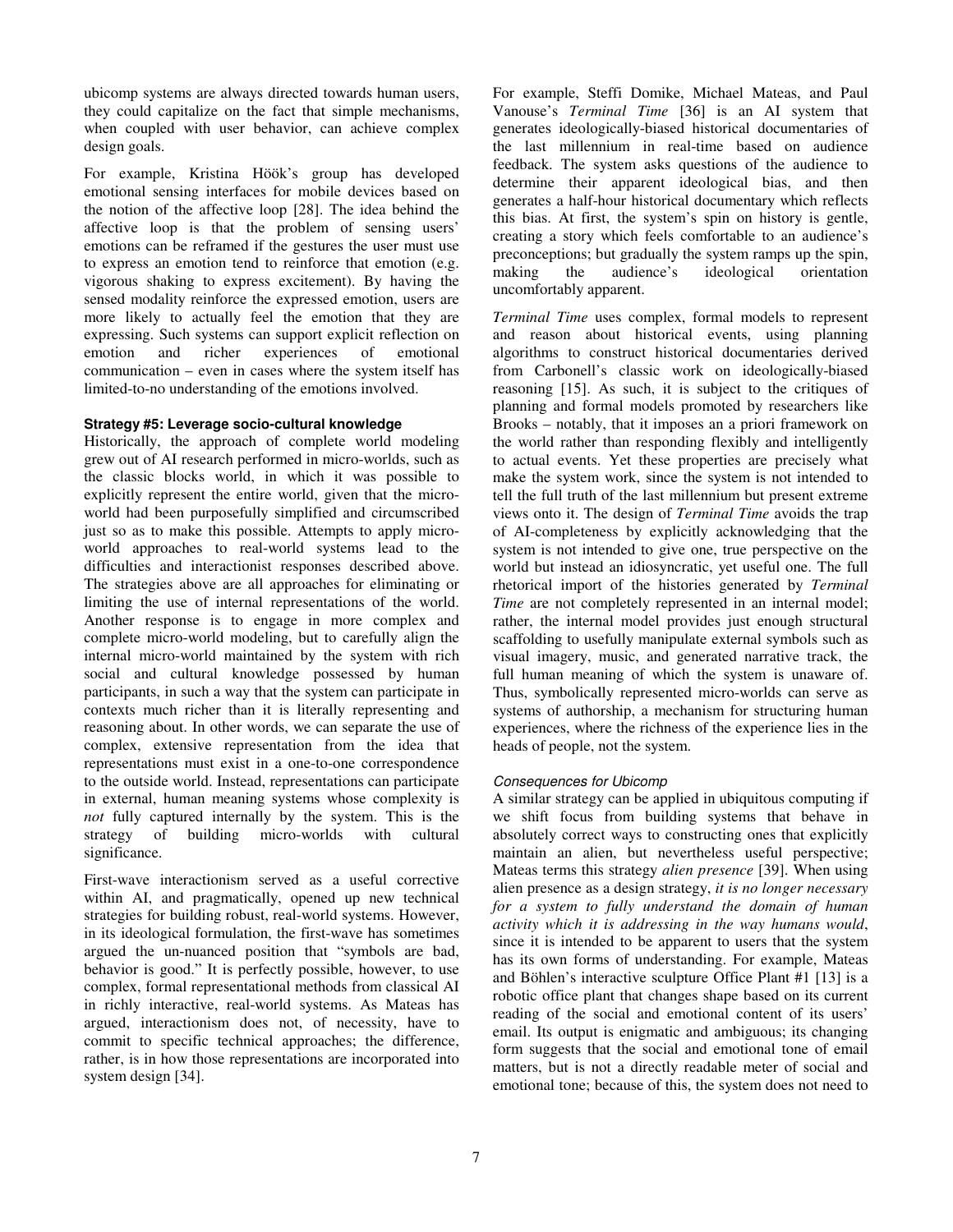be able to understand this tone in a way which corresponds directly to human understanding).

## **Strategy #6: Design for an engaged audience**

As examples such as Kismet and Pengi demonstrate, the behavior of the systems that interactionist AI researchers built often resonated much more deeply with human observers than a superficial reading of their code would suggest. Joseph Bates and his Oz group at CMU built on this understanding to suggest a further route around the problem of AI-completeness [5,6]. Specifically, Bates argued that classical AI tended to frame the problem of intelligence as creating a system that was so robust that even a hostile interlocutor (such as in the Turing Test) would be unable to distinguish its behavior from that of an intelligent being. Yet in Bates's area – interactive computer characters and interactive fiction – this notion of an inherently hostile user did not apply. Bates proposed that the problem of creating full-level human intelligence could be simplified by taking advantage of the fact that interactive computer characters could count on human audiences actively seeking to engage with and believe in them. As a consequence, the problem of intelligence for agents was less to be able to behave in an optimally intelligent way as to avoid making any serious mistakes that would break what Bates termed 'believability,' i.e. the willing suspension of disbelief by the audience.

As this work was extended [e.g. 30,38], 'believability' came to refer to the notion that the technical design of computer characters could be simplified by driving it largely *by the way in which agents were interpreted by friendly human audiences*, rather than by whether or not the agent would 'count' as intelligent if its behavior was analyzed either in a vacuum or by a hostile observer intent on identifying the limits of its functionality. In other words, system design could be simplified and made more effective by making the eventual experience and interpretation of the system by human users central to *every* technical decision made in the design of the system, rather than by considering this only when it came time to design the final user interface.

## Consequences for Ubicomp

If we extend this idea to ubiquitous computing, it suggests technical advantages of simplification in shifting from a conception of ubicomp as proactive computing – i.e. setting the goal that systems should be able to engage in intelligent anticipation of human behavior, irrespective of human awareness or interaction – to designing systems which provide human-understandable reactions which can be further interpreted and built on by human users. One example of such simplification is in the use of sensing in the Home Health Horoscope system [23]. In this case, sensors track changing patterns of usage of objects that may be relevant for emotional reflection in the household. Informed by these patterns, the system's output is presented to the family in the form of daily horoscopes. The members

of the family use their rich background knowledge and understanding of the household to make sense of the horoscopes. While the system's relatively simple sensing will inevitably be unable to truly understand the full emotional tone of the household, the audience's interpretations fill in the gaps in the system's understanding of the situation. Because of this, there is no need to tackle the technical challenge of full, complete, and accurate sensing.

This idea extends to any setting in which the manner in which the system is experienced as performing is more important than the internal optimal functionality of the system – what we might in modern HCI parlance term<br>experience design. Indeed, focusing on human-Indeed, focusing on humanunderstandability of system behavior may help to ameliorate problems of user confidence in ubicomp systems; this has been identified as a major challenge for smart homes [21]. Although the idea of taking the human experience of the system as the point of functionality is not new in HCI, the use of believability as a reorientation of agent architecture can remind us of the fact that this focus on understandable user interpretation is not simply an interface requirement which should be largely the concern of product designers but a stance from which *every* level of technical work involved in building systems – including sensing, decision algorithms, machine learning techniques, etc. – could be rethought and simplified.

# **CONCLUSION**

Our goal in this paper is not to propose interactionist AI as the magic solution to the problems of ubicomp. Indeed, the tactics of interactionist AI were often extreme, which limited the eventual efficacy of the approach. But the tactics were extreme for a reason: to provide a lens for rethinking the assumptions behind classical AI, and in particular to suggest that it was possible to make concrete technical progress without requiring general solutions, complex or consistent world representations, or full capabilities to reason about the world. This ability to spur reflection on how we might be able to do more with less are precisely what makes interactionist AI a valuable moment for reflection for ubicomp. In particular, interactionist AI arose in response to the realization that the problems AI was tackling presupposed a solution to the general problem of machine intelligence, i.e. what AI researchers termed the problem of AI-completeness. Interactionist AI researchers made the AI problem easier by avoiding tackling AIcompleteness head-on, developing alternative strategies for AI systems that achieved their design goal without having to solve the human level intelligence problem.

When seen from this lens, we can recognize that much of ubicomp is implicitly tackling a similar problem to classical AI – trying to approach a human-level understanding of the world. This is particularly noticeable in the framing of proactive computing, or "proactive environments that anticipate our needs and act on our belief"  $[47]$  – such a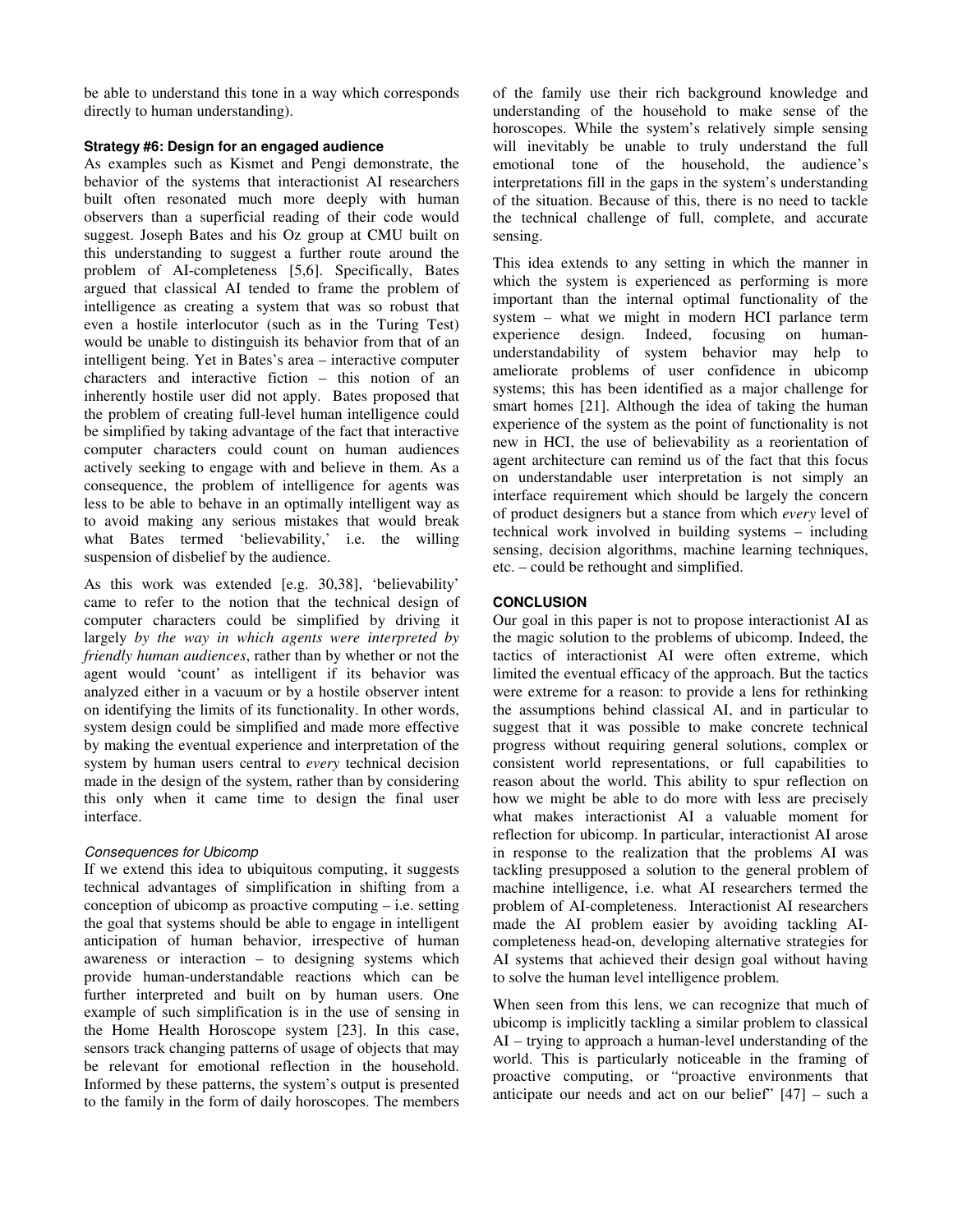vision is difficult to achieve without systems that reliably and robustly can understand the world of human action. A similar implicit need for human-level understanding of the world underlies the framing of context-aware computing – as Dey argues, "[o]ne of the holy grails of context-aware computing is to have applications that do the right thing at the right time" [20, p. 7].

In solving this problem, ubicomp is using approaches that often mirror the methods of classical AI: breaking up the problem into functional modules, relying on formal representations and direct mappings between the outside world and world model, and seeking general solutions to the problems of sensing and action. This orientation is clearly reflected, for example, in Abowd and Mynatt's influential paper laying out the ubiquitous computing research agenda: "Without good representations for context, applications developers are left to develop ad hoc and limited schemes for storing and manipulating [information about context]. The evolution of more sophisticated representations will enable a wider range of capabilities and a true separation of sensing context from the programmable reaction to that context" [2, p. 37]. While this framing has clearly been useful for the field, we need to be aware that we might be able to achieve the same goals without heading down the difficult path of achieving human-level understanding, a problem which we might in our field term *ubicomp-complete*.

Indeed, this problem of ubicomp-completeness resonates with recent critiques within ubicomp that question the ability and desirability to attain human-level understanding of the context of use. Looking at these issues through the lens of interactionist AI provides a useful starting point for turning these conceptual critiques into concrete technical proposals.

For example, both Dourish and Salvador & Anderson argue that the separation of context and action is problematic in ubicomp because the aspects of context that will be pertinent cannot be known until the action takes place [20,40]. The tight integration of sensing and action in interactionist AI agent architectures may support a more ad hoc, situated approach to tying context and action together than approaches which aim to separate perception of context as an individual and general functional unit.

As another example, Bell and Dourish argue that current ubicomp research is oriented around a conception of the world as orderly, homogeneous, and accessible to machine sensing and inference [7]. A major focus of ubicomp research has been on designing for such a world, in which complex representations and full world models make sense. However, Bell and Dourish argue, the world in which ubicomp systems are currently deployed is messy and heterogeneous and is likely to stay that way. If we take the messiness, heterogeneity, and unknowability of the world as a starting point for technical design, then the strategies of interactionist AI become particularly appropriate, since they

do not rely on the orderliness of the world and were designed with the explicit understanding that the world is inherently contingent. These strategies suggest shifting from the goal of designing complete, integrated ubicomp systems to building many small, ad-hoc devices that leverage regularities in the environment, and in people's behaviors and perceptions, to participate usefully and engagingly in the human world.

#### **ACKNOWLEDGMENTS**

We thank Alex Taylor for stimulating discussions and insightful comments on earlier drafts of the paper. This work was supported in part by the following NSF grants: IIS-0752684, IIS-0238132 and IIS-0534445.

#### **REFERENCES**

- 1. Abowd, G. D. Software engineering issues for ubiquitous computing. In *Proc. Intl Conf. on Software Engineering*. IEEE Computer Society Press, 75-84.
- 2. Abowd, G. D. and Mynatt, E. D. Charting past, present, and future research in ubiquitous computing. *ACM Trans. Comput.-Hum. Interact*. 7, 1, 29-58.
- 3. Agre, P. E. *Computation and Human Experience*. Cambridge: Cambridge UP.
- 4. Agre, P. E. and Chapman, D. Pengi: an implementation of a theory of activity. In *Proc. AAAI'87*, 268-272.
- 5. Bates, J. The role of emotion in believable agents. *Commun. ACM* 37, 7 (Jul. 1994), 122-125.
- 6. Bates, J. Loyall, A. and Reilly, W. Integrating Reactivity, Goals, and Emotion in a Broad Agent. In *Proc. Conf. of the Cognitive Science Society*, 696-70.
- 7. Bell, G. and Dourish, P. Yesterday's tomorrows: notes on ubiquitous computing's dominant vision. *Personal Ubiquitous Comput. 11*, 2, 133-143.
- 8. Breazeal, C.L. *Designing Sociable Robots*. MIT Press.
- 9. Brooks, R. A. A Robust Layered Control System for a Mobile Robot. Technical Report. UMI Order Number: AIM-864., MIT.
- 10. Brooks, R. A. Elephants don't play chess. *Robotics and Autonomous Systems* 6, 3-15.
- 11. Brooks, R. A.. Intelligence without representation. *Artif. Intell.* 47, 1-3 (Feb. 1991), 139-159.
- 12. Brown, B., Taylor, A, Izadi, S., Sellen, A., Kaye, J. and Eardley, R. Locating Family Values: A Field Trial of the Whereabouts Clock. *In Proc. UbiComp'07*, 354-371.
- 13. Böhlen, M. and Mateas, M. Office Plant #1. *Leornardo 31* (5), 345-348.
- 14. Burke, J., Mendelowitz, E., Kim, J. and Lorenzo, R. Networking with knobs and knats? In Ubiquitous Computing, Concepts and Models Workshop, Gothenburg, Sweden, 2002.
- 15. Carbonell, J. *Subjective understanding*. Ph.D. Thesis, Yale Computer Science, Research Report #150.